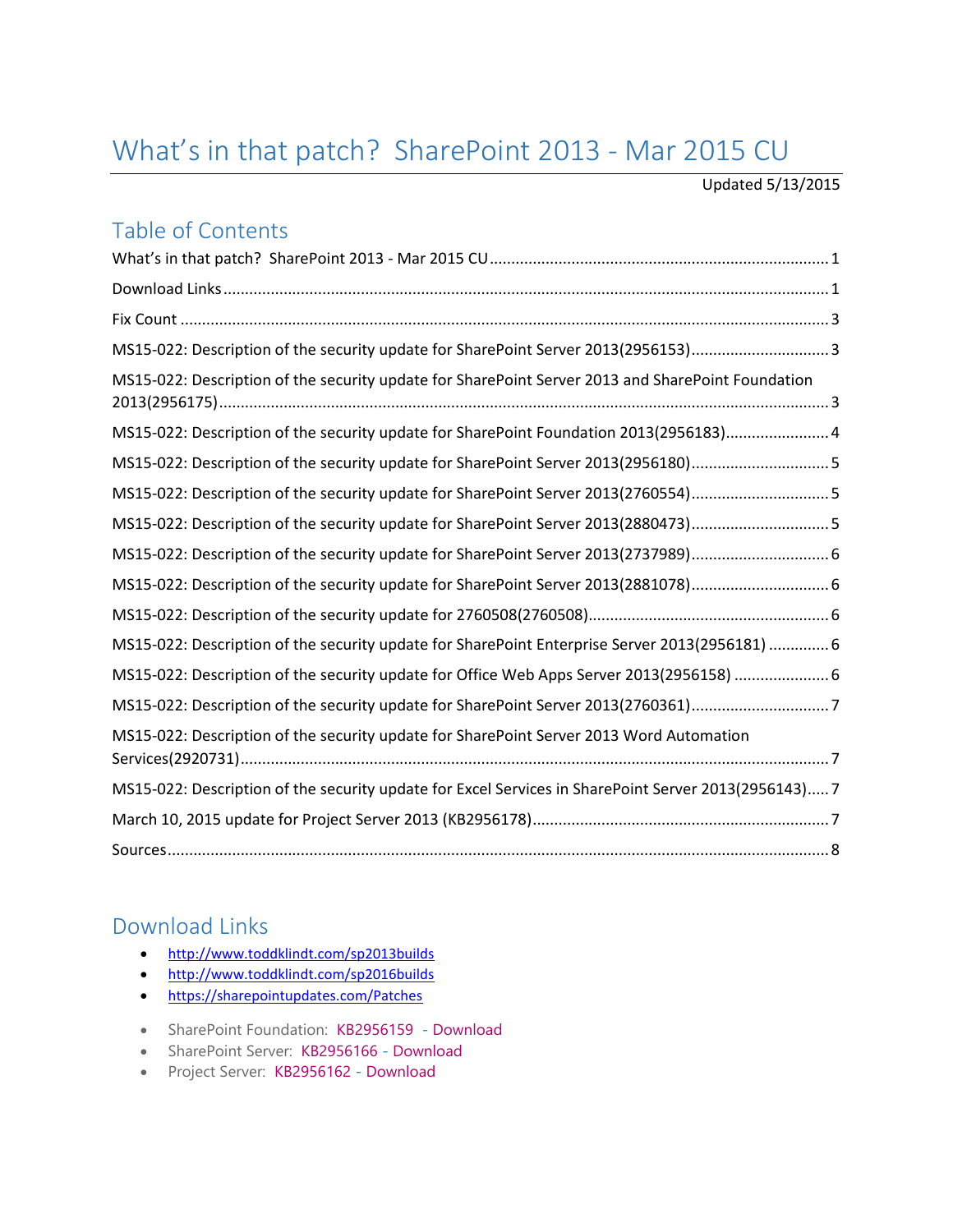<span id="page-1-0"></span>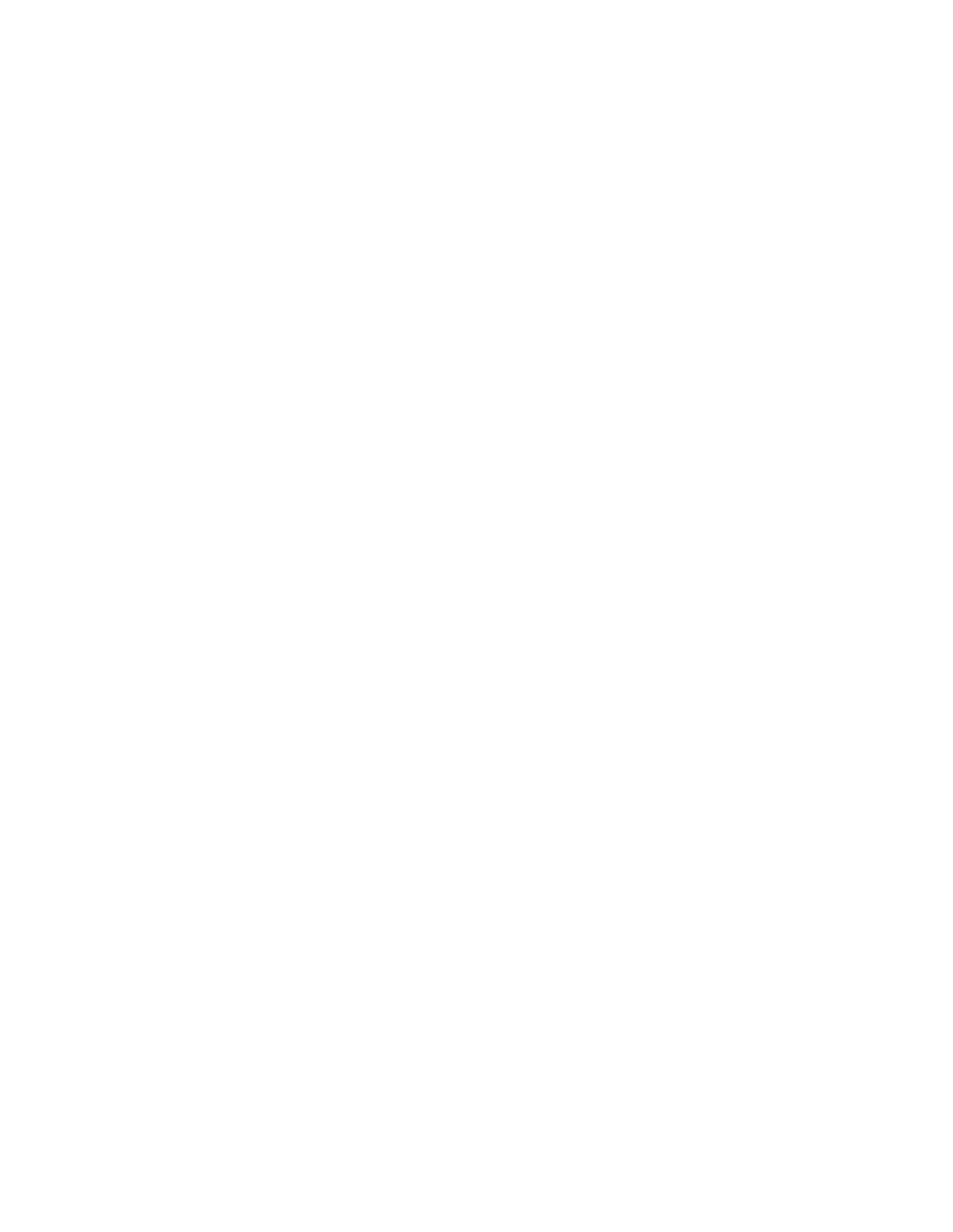#### Fix Count

| КB                                                                      | <b>Fix Count</b> |
|-------------------------------------------------------------------------|------------------|
| March 10, 2015 cumulative update for Project Server 2013 (KB2956162)    | 15               |
| March 10, 2015 cumulative update for SharePoint Server 2013 (KB2956166) | 14               |
| March 10, 2015 cumulative update for SharePoint Server 2013 (KB2956159) |                  |
|                                                                         | 32               |

#### <span id="page-2-0"></span>MS15-022: Description of the security update for SharePoint Server 2013(2956153)

This security update contains the following improvement:

• Improves the English and Welsh proofing tools in SharePoint Server 2013. Additionally, this update contains lexical improvements to the English and the Welsh spelling lexicon.

This security update also contains fixes for the following nonsecurity issues:

- The "Discover and Hold content" feature does not work correctly in SharePoint 2010 if it consumes SharePoint 2013 search applications.
- The **DocumentSetTemplate** functionality does not work by using the Client Side Object Model (CSOM) API.
- Content Organizer routes documents that have a modified time in the destination set to server time instead of UTC time.
- Hybrid search fails because the query time-out is 60 seconds in SharePoint 2013.
- You cannot view PDF files from search results by using Internet Explorer 8, Internet Explorer 9, Internet Explorer 10, or Internet Explorer 11.
- URLs that contain special characters (such as "é", "è", or "ç") cannot be deleted from Authoritative pages.
- When you try to crawl and index an .xml file that has an encoding declaration in the XML declaration, the process fails and you receive an "Invalid XML stream" error.
- When you try to create a publishing sub-site, you receive a "Forbidden" error even if you have full control permission.
- Date refiners have the incorrect translation for French.

### <span id="page-2-1"></span>MS15-022: Description of the security update for SharePoint Server 2013 and SharePoint Foundation 2013(2956175)

This security update also contains fixes for the following nonsecurity issues:

- An exception is thrown in an Access client if you create a custom web app in SharePoint 2013 Host Header mode site collection.
- Calculated date and time fields on a display form are rendered to use UTC time instead of the local time.
- You cannot grant permissions to other users for a document library even if you have the permission.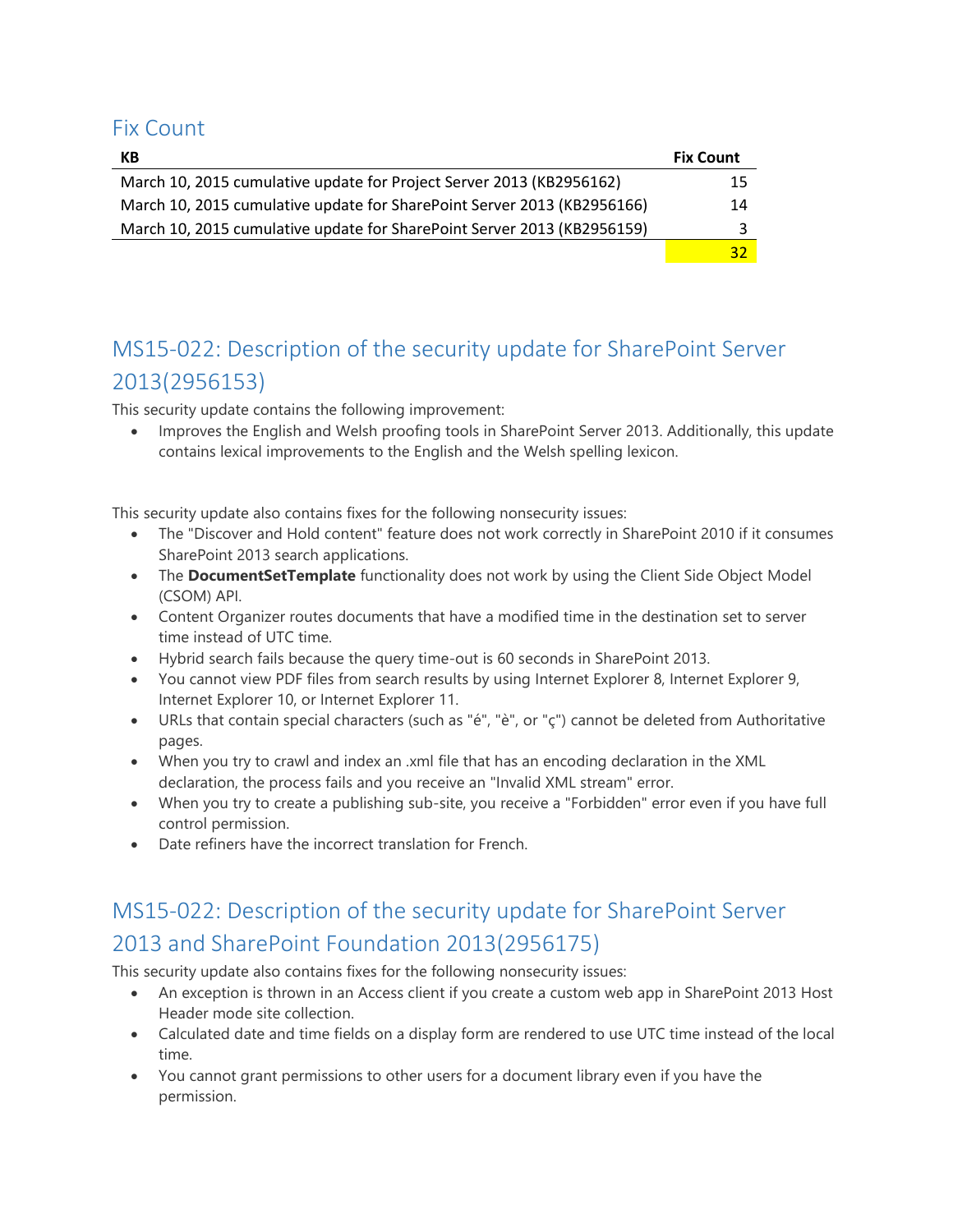- Recurring meetings that are sent to SharePoint cannot be synced to Outlook.
- The **Delete** and **Compliance Details** dialog boxes are displayed under the list item submenu in More Accessible Mode. As a result, the keyboard navigation does not work.
- A column is unexpectedly changed to optional instead of required in a document library that has multiple content types.
- Assume that you have the **Display a notification about every script error** check box selected in Internet Explorer. When you click the ellipses (…) next to an app in site contents and then click **Settings** in the callout window, you receive a script error.
- When an administrator removes users' Add and Customize Pages permissions, site owners unexpectedly lose access to the "Site columns" and "Site content types" options.
- After a user uploads a video file in an Asset Library, the user's profile photo is not displayed; a black "X" is displayed instead.
- Records Center content type column ordering is not updated by the content type subscriber job.
- You encounter issues in which the focus changes unexpectedly when using a keyboard to navigate a SharePoint page.
- An error occurs when you open a form by using InfoPath 2010 on a computer that has an Office 2013 component (such as Lync) installed.
- Incorrect results by filtering appear in a Document Library.
- A custom list in datasheet view loses some options, such as the "new item or edit this list" option or the search box.
- The **Date and Time** format is reverted to Friendly after you create a site from a site template that has a list and that uses Standard display format in one of the columns.
- Assume that you create an all-day event calendar item that uses a non-US time zone in SharePoint Foundation 2013. You save the calendar item and export it as an iCalendar (.ics) file and then import the file into an Outlook client. In this situation, the date of the all-day event in the Outlook client is one day earlier than the date that you set in SharePoint Foundation 2013.
- This update provides a tool to automate the conversion of a site collection from path-based to host-named. After the site rename, an app pool recycle is recommended to force refreshing the cache.
- The ASP flyout menu is rendered behind a Page Viewer web part.
- You cannot install a provider-hosted app that needs taxonomy and app-only policy permissions on more than one site, and you receive the following error message: Sorry, this site is not shared with you.

### <span id="page-3-0"></span>MS15-022: Description of the security update for SharePoint Foundation 2013(2956183)

This security update resolves vulnerabilities in Microsoft Office that could allow remote code execution if an attacker convinces a user to open or preview a specially crafted Microsoft Word file in an affected version of Office.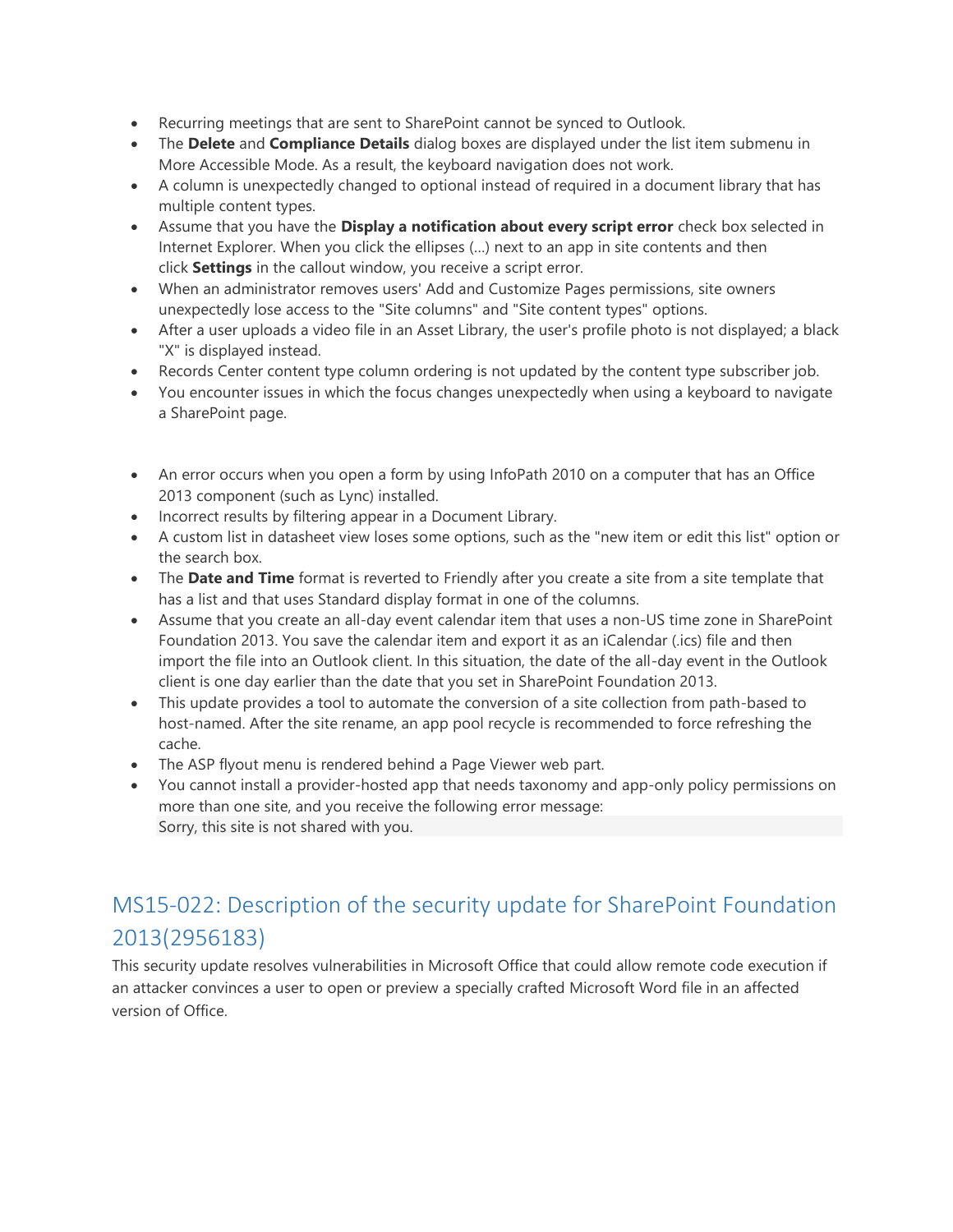## <span id="page-4-0"></span>MS15-022: Description of the security update for SharePoint Server 2013(2956180)

This security update resolves vulnerabilities in Microsoft Office that could allow remote code execution if an attacker convinces a user to open or preview a specially crafted Microsoft Office file in an affected version of Office.

#### Improvements and fixes

This update also contains a fix for the following non-security issue:

When multiple users, such as more than 10 users, try to use an on-premises Access app, they may receive the following error message:

Sorry, a server error has occurred. Please try again."

### <span id="page-4-1"></span>MS15-022: Description of the security update for SharePoint Server 2013(2760554)

This security update resolves vulnerabilities in Microsoft Office that could allow remote code execution if an attacker convinces a user to open or preview a specially crafted Microsoft Word file in an affected version of Office.

### <span id="page-4-2"></span>MS15-022: Description of the security update for SharePoint Server 2013(2880473)

This security update resolves vulnerabilities in Microsoft Office that could allow remote code execution if an attacker convinces a user to open or preview a specially crafted Office file in an affected version of Office.

#### Improvements and fixes

This update also contains a fix for the following nonsecurity issue:

Consider the following scenario:

- You create a Microsoft InfoPath form in a Microsoft SharePoint Server 2013 environment, and then you add a **User Lookup** control.
- You publish the form to a form library in SharePoint Server 2013.
- You open the form by using Internet Explorer 11.

In this scenario, you receive the following JavaScript error message:

Json is undefined.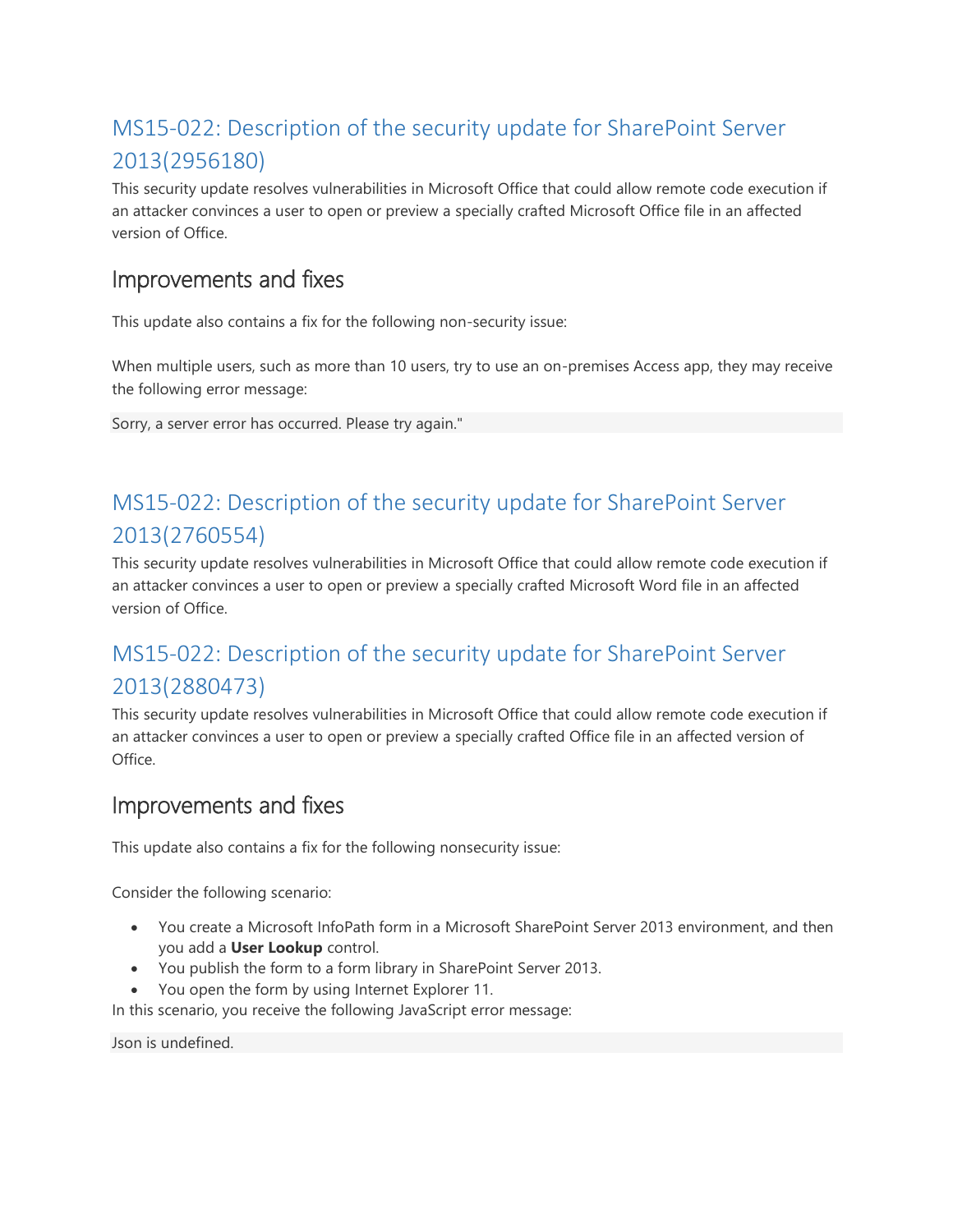## <span id="page-5-0"></span>MS15-022: Description of the security update for SharePoint Server 2013(2737989)

This security update resolves vulnerabilities in Microsoft Office that could allow remote code execution if an attacker convinces a user to open or preview a specially crafted Microsoft Word file in an affected version of Office.

## <span id="page-5-1"></span>MS15-022: Description of the security update for SharePoint Server 2013(2881078)

This security update resolves vulnerabilities in Microsoft Office that could allow remote code execution if an attacker convinces a user to open or preview a specially crafted Microsoft Word file in an affected version of Office.

#### Improvements and fixes

This update also contains a fix for the following nonsecurity issue:

- Consider the following scenario:
	- You create a SQL Server Reporting Services (SSRS) report that can accept a parameter.
	- You create a Reporting Services report that connects to the SSRS report by using Dashboard Designer.
	- You create a dashboard filter that has many members by using Dashboard Designer.
	- You create a dashboard, and then you connect the filter to the Reporting Services report.
	- You run the dashboard, and you select many members from the filter.

In this scenario, the Reporting Services report does not display the correct result.

#### <span id="page-5-2"></span>MS15-022: Description of the security update for 2760508(2760508)

This security update resolves vulnerabilities in Microsoft Office server and productivity software that could allow remote code execution if an authenticated attacker sends specially crafted page content to a target Microsoft SharePoint server.

### <span id="page-5-3"></span>MS15-022: Description of the security update for SharePoint Enterprise Server 2013(2956181)

This security update resolves vulnerabilities in Microsoft Office that could allow remote code execution if an attacker convinces a user to open or preview a specially crafted Microsoft Word file in an affected version of Office.

### <span id="page-5-4"></span>MS15-022: Description of the security update for Office Web Apps Server 2013(2956158)

This update resolves vulnerabilities in Microsoft Office Web Apps Server 2013 that could allow remote code execution if an authenticated attacker sends specially crafted page content to a targeted computer that is running Microsoft SharePoint Server.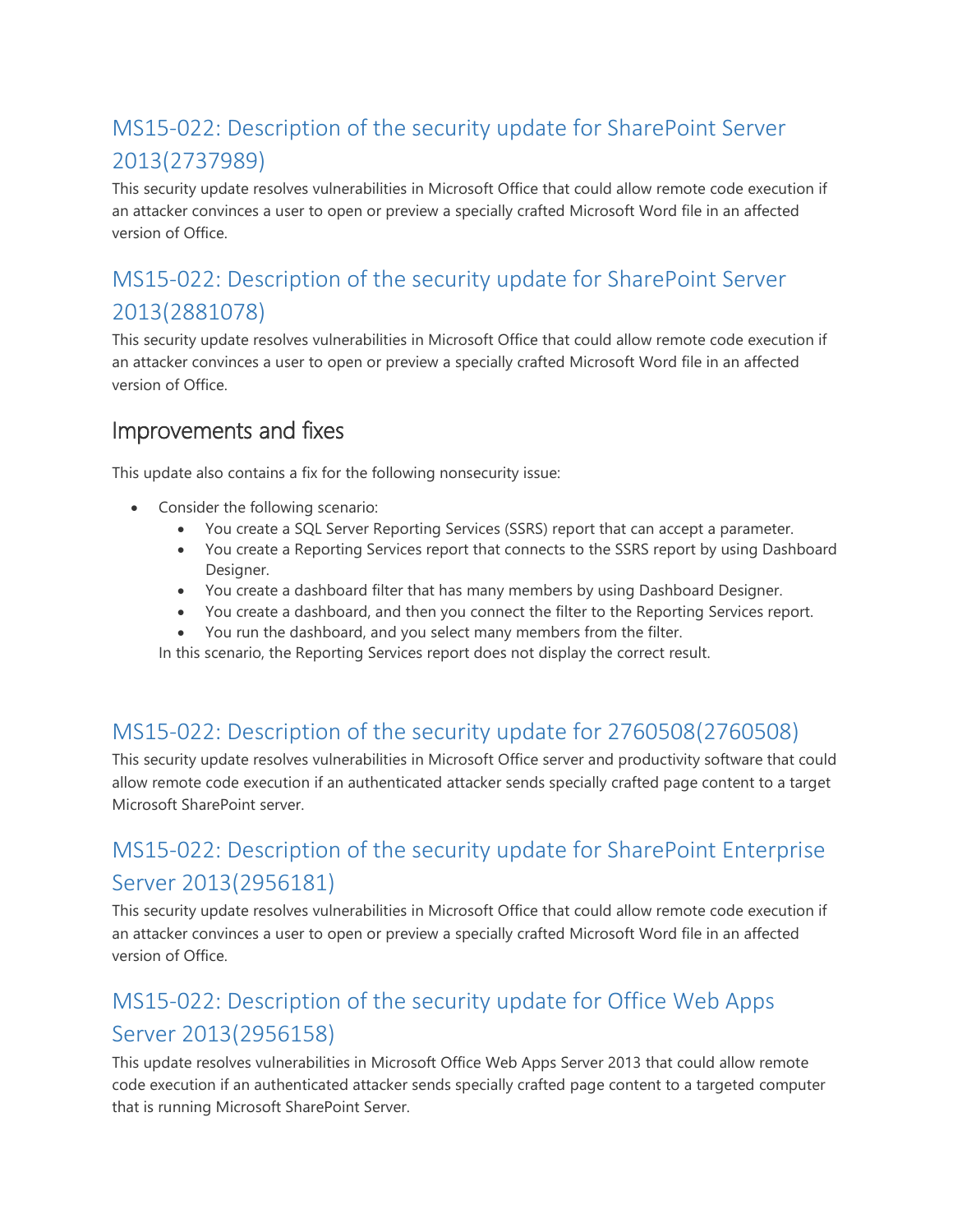#### Improvements and fixes

This update also contains fixes for the following nonsecurity issues:

- Assume that you install Microsoft SharePoint Server 2013 or SharePoint Server 2013 Service Pack 1 (SP1) and that you also install Office Web Apps 2013 or Office Web Apps 2013 SP1. When you open an attached .pdf file by using Office Web Apps 2013, some images may be missing in the file.
- Assume that you open an Information Rights Management (IRM)-protected Microsoft Office document by using Microsoft mobile view of Office Web Apps 2013 on iPhone. In this situation, you can unexpectedly perform a copy and paste operation in the document.

### <span id="page-6-0"></span>MS15-022: Description of the security update for SharePoint Server 2013(2760361)

This security update resolves vulnerabilities in Microsoft Office that could allow remote code execution if an attacker convinces a user to open or preview a specially crafted Microsoft Word file in an affected version of Office.

### <span id="page-6-1"></span>MS15-022: Description of the security update for SharePoint Server 2013 Word Automation Services(2920731)

This security update resolves vulnerabilities in Microsoft Office that could allow remote code execution if an attacker convinces a user to open or preview a specially crafted Microsoft Word file in an affected version of Office.

## <span id="page-6-2"></span>MS15-022: Description of the security update for Excel Services in SharePoint Server 2013(2956143)

This security update also contains fixes for the following nonsecurity issue:

 Assume that you apply conditional formatting to many noncontiguous ranges in an Excel workbook on a SharePoint site. When you change the value of the cells within the given ranges, you may experience slow performance.

#### <span id="page-6-3"></span>March 10, 2015 update for Project Server 2013 (KB2956178)

Fixes the following issues:

- When you create a report that uses a Project OData feed, in the query string you cannot filter on nullable Boolean fields. Instead, the query fails.
- Assume that you edit a project from the **Schedule** page (Schedule.aspx) in Project Web App. You set the value of the**Locked** field for a task or series of tasks to **Yes**, and then you save the project. When you return to the project later, you find that the value you set is lost and is now **No**. Therefore, the task is not locked and team members can still report actual work to the tasks.
- Assume that you modify a view of a Project Server 2013 task list to display the item count for a column. When you filter the items in the column, the item count does not update correctly.
- When you publish a project to a Project Server 2013 server, the start dates of the tasks in the published project may be calculated incorrectly.